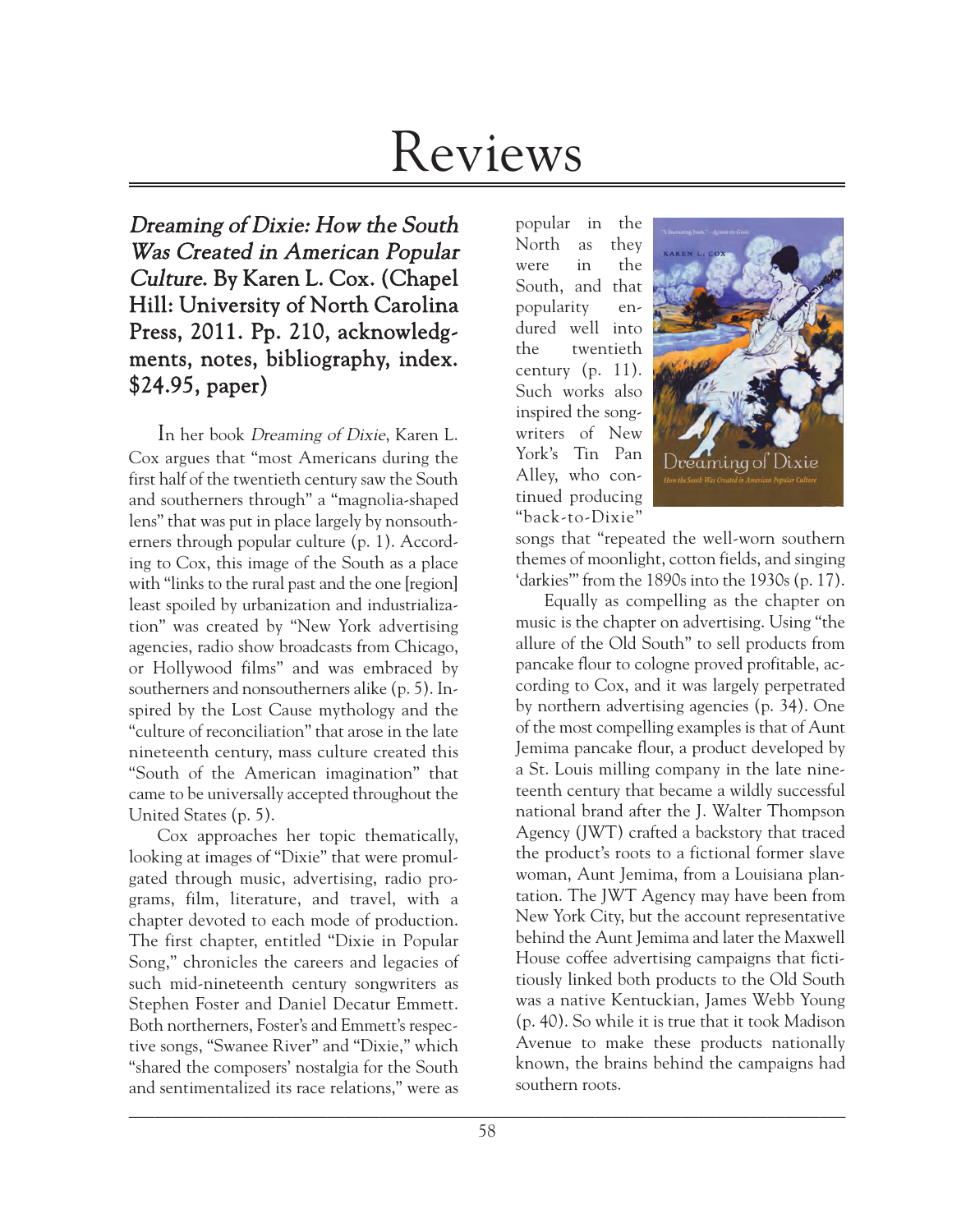While Cox's chapters on radio and film are engaging, the chapter on literature focuses as much on tourism as it does on literature, leading to a great deal of overlap with the final chapter, which has tourism as its main topic. Gone with the Wind, arguably the single greatest force in shaping the public perception of the American South, crops up in every chapter of Cox's book. While this is not surprising, it does raise a question about the book's structure. Perhaps a chronological rather than a thematic narrative would have been useful for clarifying how popular culture embraced and leveraged nostalgia for the Old South as the nation wrestled with the forces of industrialization and modernity. Certainly a chronological approach would have eliminated much of the repetition that permeates the book. Nevertheless, Cox has crafted a fascinating look at how the Lost Cause mythology and its attendant nostalgia for "the Old South" came to be the dominant narrative in America in the early twentieth century, even though the South of the American imagination was not based on reality but rather on a romanticized notion of the past.

Cox ends with a brief look at the evolution of the South of the American imagination in the wake of the civil rights movement, noting that such television programs as The Andy Griffith Show and Designing Women shifted the narrative, but only slightly. The "Old South" as imagined in the first part of the twentieth century gave way to a version of the South that no longer relies on stereotypes of happy slaves on the plantation but still purports to be a "hospitable region" that the entire nation looks to as the antithesis of modernity. As Cox concludes, "Dixie may only be a state of mind, but in popular culture it remains ever present" (p. 166).

--Jennifer W. Dickey

**AVAVA** 

# The Deer in the Mirror. By Cary Holladay. (Columbus: Ohio State University Press, 2013. Pp. x + 172, acknowledgments. \$24.95, paper)

Acollection of works previously appearing in elite publications, The Deer in the Mirror presents a study of connections. Cary Holladay refers to these works as "stories" (p. x), but her close associations make the volume at least as unified as William Faulkner's novel Go Down, Moses or Eudora Welty's self-described short story cycle The Golden Apples. The result is a challenging, thoroughly satisfying, exercise in making sense of relationships between past and present, man and woman, and—not surprisingly given the title of her volume—man and animal.

Set primarily **a** in Virginia and spanning some 300 years of that state's history, the stories offer detailed, engrossing vignettes of individual experience, each completely different from the last yet connected by tenuous strands of language and history. For exam-



ple, in the "The Flood," set in Rapidan, Virginia circa 1886, Henry Fenton provides for and mentors the orphaned Gid Ulsh, and Ulsh afterward becomes a prosperous man. Later in "Hitching Post," a modern-day tale characterized by "the store, the village, the sense of being out of time" (p.115), protagonist Jennilou receives assistance from a farmer named Fenton whose family has long lived in the region (p. 122). Then, in the subsequent novella, "Heart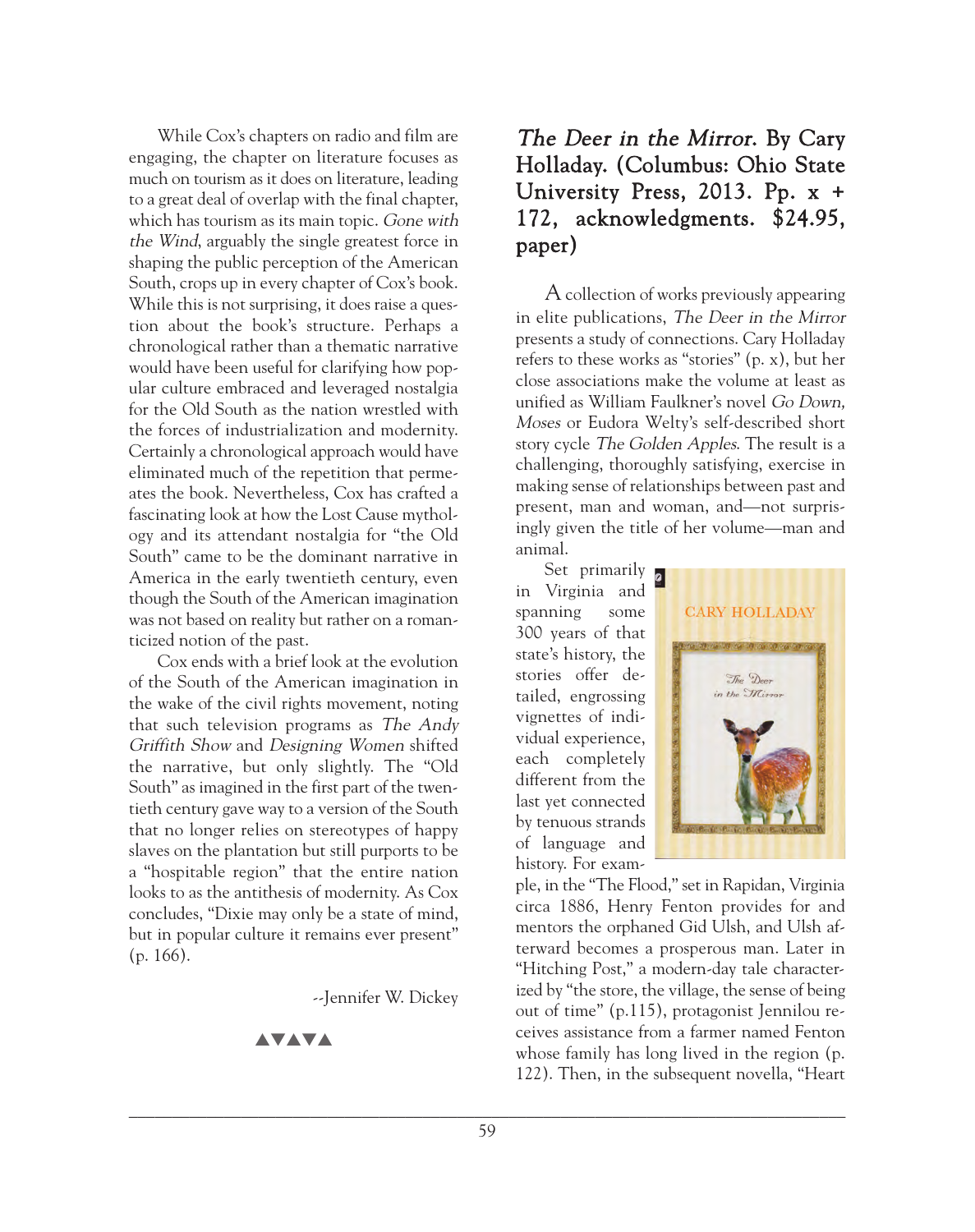on a Wire," Emlee McCampbell remembers working in Mr. Beale's store in Raccoon Ford, "a few miles away" from the Rapidan of "The Flood" (p. 150). Such details interweave to anchor the disparate tales and give the sense Holladay chronicles the larger historical continuum of the region through glimpses into individual lives. Readers see characters wrestling with the same conflicts in different time periods and Holladay thus reminds us that human nature does not change with time and circumstance.

Another constant is the problematic nature of romantic love. In story after story readers see characters take, or fail to take, a chance on love, all to the same effect—heartache. The young widow Verena Morrison Whitlow weighs her attraction to a German immigrant against the proposal of a colonial governor. Eileen Ryburn uses her slave, Rose, to poison her husband and then allows Rose to be burned alive as punishment. Gid Ulsh realizes too late that he wants to marry Lottie Hawley, and "five minutes" after Coleman Barbour arrives back at home, he realizes that his marriage to the Civil War orphan Alice "was folly" (p. 53). Similarly, in the modern day tales Holladay details equally difficult relationships. For example, after Jennilou learns that Bruce wants a divorce and has been having an affair with Trista, the "surprise of it all ran down her body, head to toe, so she stumbled" (p. 129). In that stumble, readers see echoes of the other romantic blunders, and in the end, only Jennilou, not the reader, remains surprised.

What does surprise, though, is the inordinate number of animals that populate the pages of Holladay's text: Verena Whitlow Morrison's title deer, Gid Ulsh's rabbits, and even sled dogs and a monkey in the Alaskan novella, "Heart on a Wire." Even as Holladay makes visible the past within the present, she repeatedly reminds readers of the connection between the human and animal worlds. Verena "loves the deer's reflections in mirrors, a glimpse of an animal's head behind her own" (p. 4). Later when Verena sets her lover Conrad's mirror on a shelf in

the barn and thinks, "How strange to see her eye caught in reflection among the tools" (p. 18), readers realize that she, too, as a young widow, is trapped: as out of place as her pet deer. In this same vein, Gid Ulsh clings to the rabbits that his father saved from a flood, simply because they survived and his father did not. Most obviously, Emlee McCampbell, favorite of brothel owner and frontier entrepreneur Soapy Smith, seems as pretty a pet as the monkey that Soapy gives her. Yet the connection between human and animal also deeply affects Holladay's characters. As Lottie Hawley says, "The good part of my life is animals. My life's a history of animals" (p. 80).

All of these connections lead readers to explore one final link, that between reader and writer. Holladay encourages her readers to explore beautifully intersecting plots, to read echoes of the past in the present (and vice versa), and to see the interconnected nature of existence. In doing so, she loosens the barrier between reader and writer, allowing readers to participate, actively, to make meaning of her elusive stories. The end result records the sort of everyday magic that allows a deer to appear in a mirror, that touches our minds and hearts, and allows us to contemplate our place and time.

--Lorie Watkins

#### **AVAVA**

## Theaters of Skin. By Gordon Osing and Tom Carlson. (New York: Spuyten Duyvil, 2013. Pp. 59, appendix. \$20.00, paper)

This lovely book contains poems by Gordon Osing accompanied by prints of various fishes and aquatic creatures by Tom Carlson. Osing, retired from teaching writing at the University of Memphis, espouses a modernist sen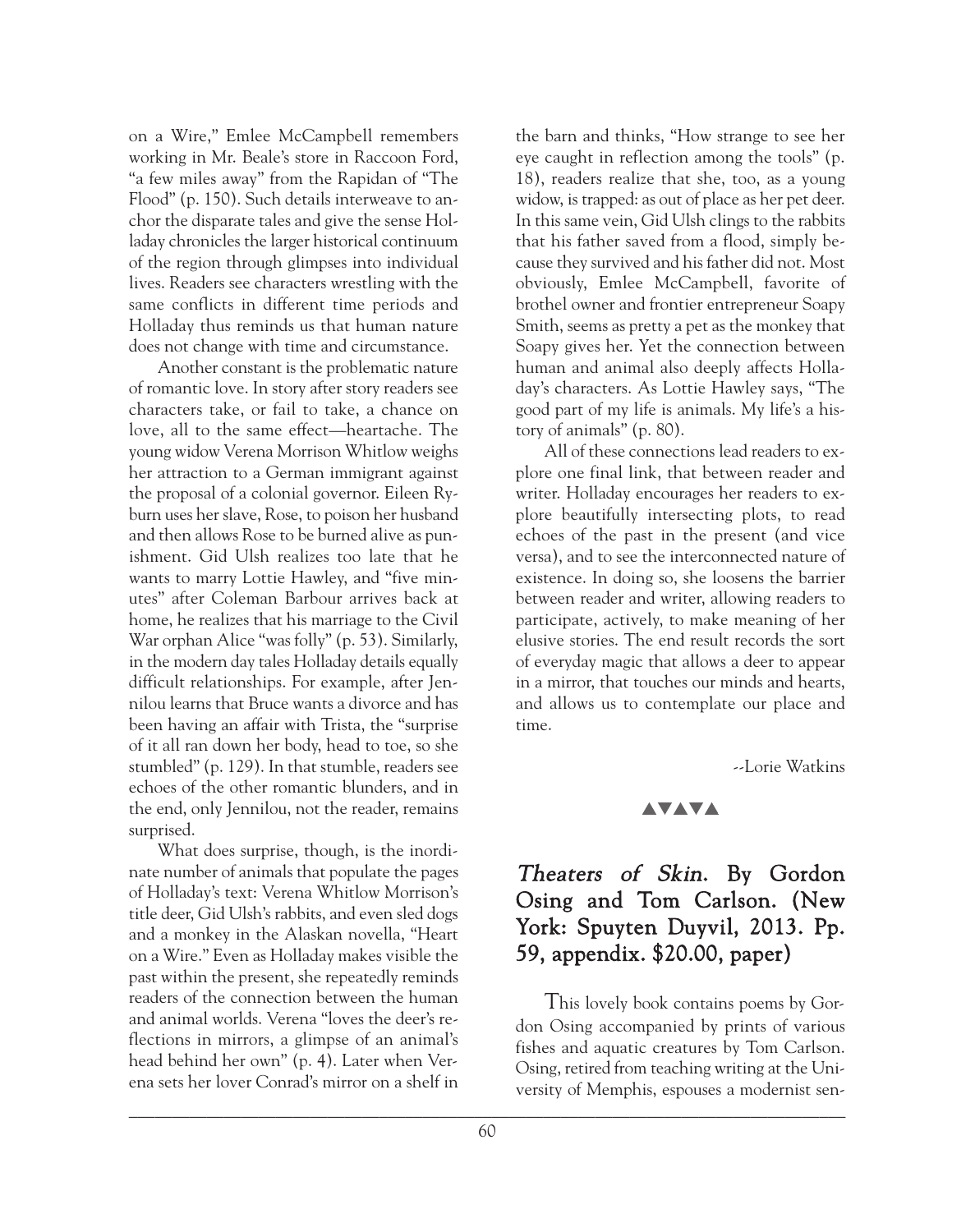sibility, which is evident in his playful and entertaining, but also somewhat dense writing. These poems are mostly fairly compact and yet resonate beyond the page and require consideration. The book begins with a fairly easy to slip into introduction to what is in store for the reader with a poem called "Gyotaku":

What is Spring to a geezer: April fools! Unless one has learned, say, how to see the sea, life in the green chill of a river, in the shiny khaki surface of the lake those who live within . . .

Immediately, the reader sees that Osing's language is playful and quite full. He capitalizes his seasons, perhaps personifying them or at least adding emphasis. He refers to the audience (we, the "April fools") and maintains a conversational tone with asides like "say" in line 2. Osing includes some slippery (forgive the pun) internal rhymes, such as line 2's "see" and then, continuing to line 3: "sea" and "green" which keep the poem moving. And what is this "khaki surface" to this lake? Khaki tends to imply something boring but necessary, like the khaki colored pants many of us wear to work. Perhaps Osing is implying that "the lake" is our own lives (we being "those who live within") which we can only truly appreciate once we've learned to see beyond the khaki dullness. Young "April fool" whippersnappers haven't mastered this, but also plenty of geezers haven't, either. Here, we see Osing taking what could easily be a di-



dactic or even melodramatic message, and through his playfulness and attention to form, presenting it entertainingly.

Osing's poems are grouped as series under a handful of names of fish. They tend to be meditations on similar themes throughout the series. But as the collection progresses, Osing also meditates on the differences and similarities, the connections, between us and his fish, such as the struggle to evolve, physically, for fish, and spiritually, for us, the meaning of the hook and the net, for fish, and their symbolic counterparts for us. As Osing puts it in section 5 of "Gyotaku," "So here is a collection of great-greatgreat Grandpa's/time in the sea." He continues:

. . . He believed

- in the swimming everything of liquid existence.
- He could not imagine missionaries or basilicas
- where he could always be found hanging out,
- looking for his in the food chain. What a shame
- he began to think about it. Worse, talk.

Osing's wry commentary on the presentation of fish in the Christian mythos is humorous and telling; he implies that the true spirituality and beauty of the fish might have been squished out under the weight of its meaning. But isn't this, also, an all-too-human problem? Being caught up in "the swimming everything of liquid existence" is one of the greatest lamentations many of us have. And being able to see beyond it, to dream of something as profound as Osing's examples, seems impossible when we are weighed down with day-to-day worries. Osing's fish, are, of course, us, or perhaps we are them. Throughout the collection, Osing seems to be attempting to get inside the heads of his fishy characters, and more importantly, at times, to slip away from his own mind. What many would consider an unsavory life—that of being underwater—he presents with curiosity, grace, and beauty. He thanks them and celebrates them.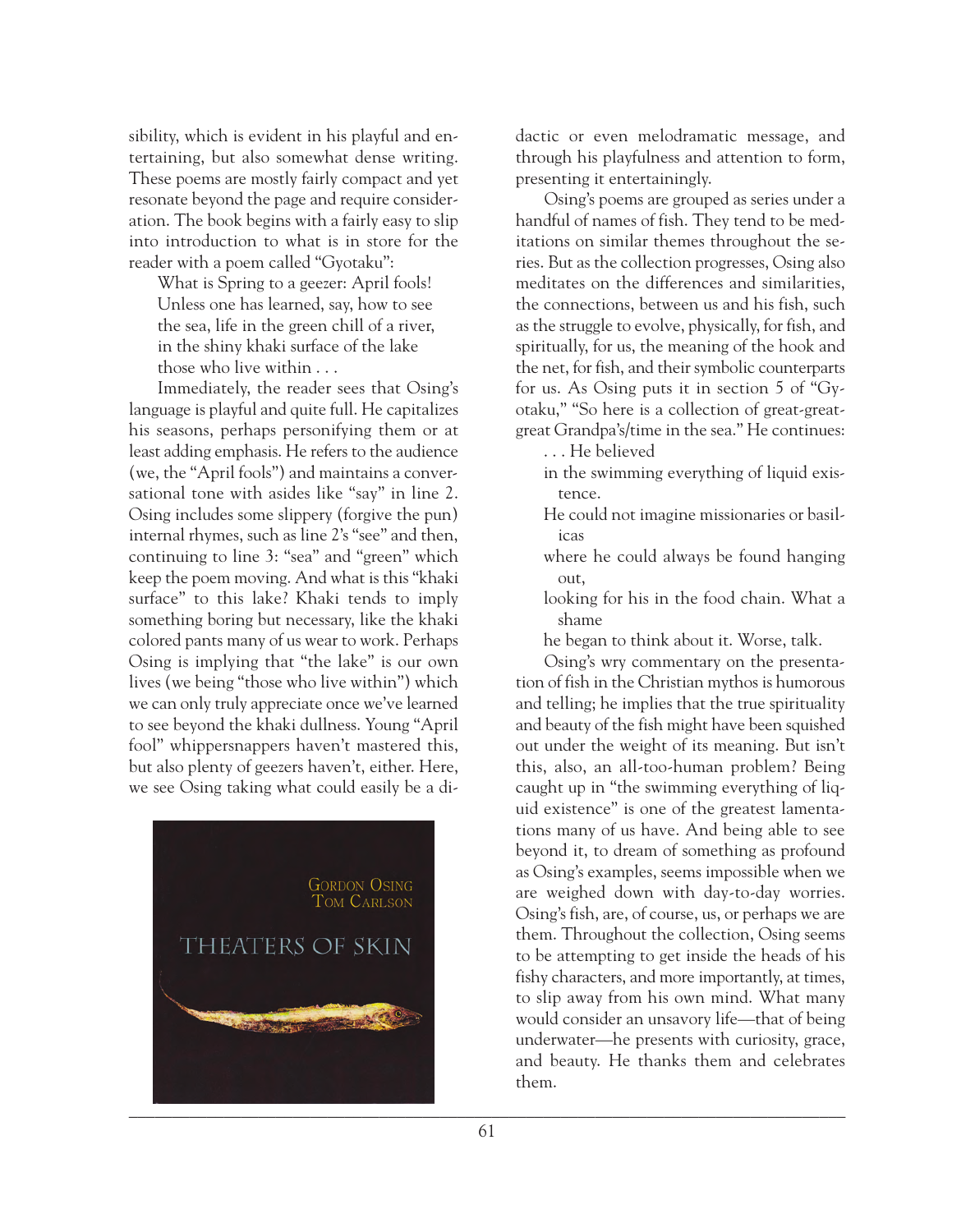Tonally, Osing's poems read like meditations which flow from a central idea. Often, he begins with a commentary on a quality of a type of fish, usually physical, and then explodes that idea into a metaphorical or spiritually resonating concept. He balances pathos and humor while always keeping an eye on the eternal.

It should be noted that the illustrations in the collection, by Tom Carlson, are quite interesting and oddly beautiful in their alienness, much like Osing's portrayals of fish. They are very detailed but at the same time somewhat distant, perhaps commenting on the observer's perception. Regardless, the book is worth considering for their sake, alone.

--CL Bledsoe

### **AVAVA**

Trials of the Earth: The Autobiography of Mary Hamilton, 3rd edition. Ed. by Helen Dick Davis. (Santa Barbara, CA: Mary Mann Hamilton, LLC, 2012. Pp. xv + 258, introduction by Morgan Freeman, foreword by Ellen Douglas, illustrations, original postscript. \$14.95, paper)

Books published by under-educated, and even illiterate, writers have attracted a renewed interest by scholars. They recognize that there is a tradition of vernacular writing that stretches to classical times. Scholars such as William Hansen have published accounts such as Phlegon of Tralles's Book of Marvels, and other classicists have studied the writing of non-elites, including joke books and collections of recipes from Ancient Greece and Rome. By the early 20th century, anthropologist, folklorists, and other researchers became intrigued by connections between life history and ethnographic study. European ethnologists encouraged local raconteurs to tell their life stories to document the history and cultural traditions that show up in first-person accounts of a storyteller's autobiography. Books by the Irish seanchaís, Peig Sayers, Tomas O'Crohan, and others inspired an interest in reading their vivid accounts of life from those who directly experience their own culture. American analogues to this peasant literature are clearly seen in the rich tradition of American Indian autobiographies that were largely recorded by ethnologists and literary artists, and then translated into English. With the shift into new social history and an ethnographic turn in numerous humanities fields, researchers have looked for other examples of vernacular autobiographies. Mary Hamilton's autobiography was compiled in the 1930s and first published in 1992 by the University Press of Mississippi. This new edition of her story is a welcome addition to this type of writing as it relates to the Arkansas and Mississippi Deltas.

Mary Hamilton was born in 1866 in Randolph County, Illinois. Following her father's death in 1884, she, her mother and five siblings were left in Sedgwick, Arkansas. Along with her sister, Lucy, and an African-American woman, the seventeen year-old ran a boardinghouse for workers of a local sawmill. She was soon to meet one of the boarders, Frank Hamilton, an Englishman whom she describes as about thirty years of age with "piercing steelgray eyes" and the physical bearing of a soldier or athlete. She soon was to marry Frank, and Hamilton lived a long and challenging life. Four of her nine children died in early childhood, and her life was largely one of poverty and hard times. In 1932, she began writing down her story, and Helen Dick Davis had a 150,000 word manuscript a year later. Davis edited and compiled what would become Trials of the Earth before Mary Hamilton's death in 1937. Yet the manuscript was not published until 1992 when the family granted publication rights to the University of Mississippi Press.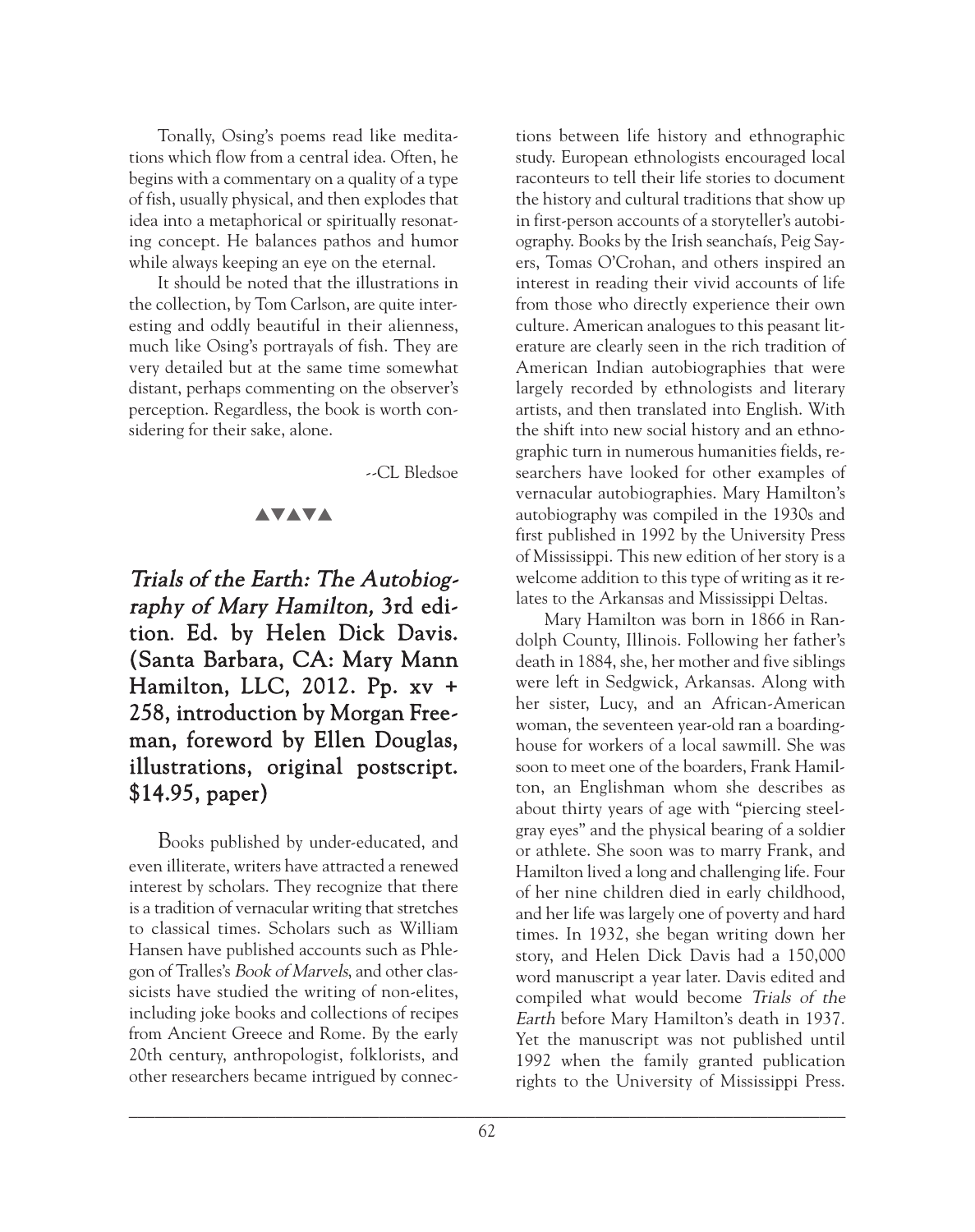This new edition includes information on why the book remained unpublished for such a long time as well as new information on the decision to return publishing rights to the Hamilton family.

The book is divided into three parts: "The Wild Country of Arkansas," "The Mississippi Delta," and "The End of the Trail." Each section offers compelling narratives and descriptions of life in these regions near the turn of the century. She describes the operation of a boardinghouse for over a hundred employees of a sawmill in a matter-of-fact style that poignantly represents that challenges of cooking, cleaning, and managing supplies for scores of workers. Her descriptions of settling near Clarksdale, Mississippi along the Sunflower River are especially engaging. Her family opened up new lands for timbering and cultivation, and the sense of presence in her prose is remarkable. The final section of the book chronicles her return to Arkansas in 1911 following a series of severe economic setbacks in the Mississippi Delta. They settled in Pocahontas, where they did some farming and found other sources of income for a meager existence. The family's situation was stabilizing, as they grew cotton and corn and processed syrup for their main livelihood, but then tragedy struck. Frank Hamilton suffered an injury while loading lumber on a trip to Black Rock. When he returned home, the family recognized the severity of his injuries, including a condition likely caused by botched medical treatment that he originally received while away from home. Hamilton soon succumbed to the illness, leaving Mary Hamilton a widow with young children. Curiously, this third part of the book is the shortest by far, and the autobiography largely glosses over the two decades of life in her later years.

Trials of the Earth will appeal greatly to readers interested in social history, especially as it relates to women's lives. Her story is resonant with other biographies of the hard lot of poor women in the 19th and early 20th century, but Hamilton emerges as a courageous survivor. Her

accounts of the losses of her children, for example, are heartbreaking but not maudlin. These tragedies are balanced by joyful accounts of the subsequent birth of her remaining children and warm accounts of their personalities and youthful adventures. Contemporary sensibilities may make us question the patriarchal elements of the established ideology, but her relationship with her husband is intriguing. Frank Hamilton faced challenges with alcoholism, and he chose to live a life with a hidden past. Readers, however, will appreciate Mary Hamilton's loyalty to her husband. This bond emerges as mutual affection and appreciation, and the family clearly found ways to cherish and support itself in challenging circumstances.

Readers interested in race relations will find the book intriguing as well as disturbing. Morgan Freeman's short introduction characterizes the importance of her matter-of-fact prose, and he values the honesty of her account—even identifying with her as a "child of the Delta." Freeman's introduction allows readers to experience for themselves the ideological underpinnings of this type of description. Hamilton gives us a typical justification for lynching, for example, and the aftermath of one is described in gruesome detail. Her good memory for names of white people is present throughout the book, but she usually identifies the African-Americans as anonymous "negroes." Complicit with these assumptions and ideological constructs, the social and economic stratification is taken as a given in her descriptions, and readers will recognize how the racial status quo was regarded as a natural part of social life. It's clear that Mary Hamilton sought to live an honest and charitable life, yet we can see how her moral values were shaped by living in an era that preceded the Civil Rights movement.

The republication of her book marks an important contribution to this type of vernacular writing. Literary scholars will appreciate the chance to read an extended verbatim transcript of Mary Hamilton's prose. When these passages are compared to the edited version first written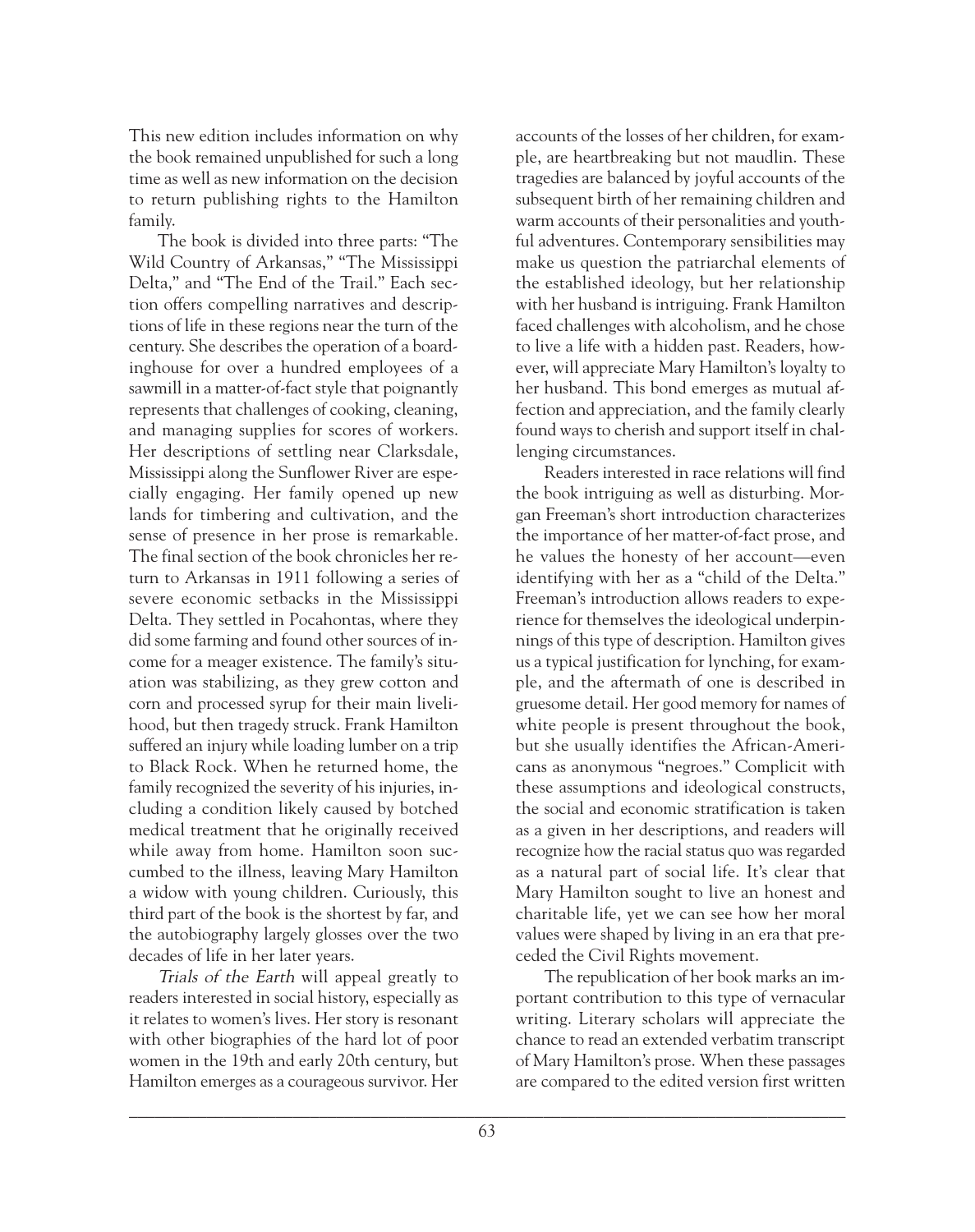by Helen Dick Davis, they'll note problems with the rhetoric of authenticity that may be assumed in this type of vernacular literature. Social historians will find a wealth of details about everyday experiences, including excellent descriptions of farm work, family life, and trade. Oral historians will also find remarkable passages, including Hamilton's presentation of a first-person account of the New Madrid earthquakes of 1811 and 1812. Scholars interested in doing research on life history will find the book an excellent resource for expanding their research, and the book has great value for comparing her own ways of composing a life with the articulations of other women, especially when we look at Mary Hamilton's life story in relation to patterns of narration offered by anthropologists such as Mary Catherine Bateson. Along with the academic value, Trials of the Earth also has as its great strength an appeal to the non-specialized reader. The book is highly readable, and Hamilton's descriptions are vivid and visual—even cinematic as noted by Morgan Freeman.

--Gregory Hansen

### **AVAVA**

The Forgotten People: Cane River's Creoles of Color. By Gary B. Mills. Revised Edition by Elizabeth Shone Mills. Forward by H. Sophie Burton. (Baton Rouge: Louisiana State University Press, 2013. Pp. 280, notes and bibliography. \$24.95, paper)

In 1943, a World War II veteran, Private James Holloway, came across the community of the Isla Brevelle area of Cane River Lake, near Natchitoches, Louisiana. He described them as nice people who spoke French and broken Eng- $\blacksquare$ 

lish and "gave us coffee and hot biscuit, [and] Creole gumbo." When asked who they were, one lady answered in French: "We are the forgotten people of America" (p. 1). The same year, Private Holloway wrote the Chicago Tribune requesting information about these Creoles. Gary Mills's The Forgotten People was first published in 1977 and was acclaimed as the first and only historical scholarship about Natchitoches for decades. Mills recovers the forgotten story of the Creole people of the Cane River. Neither black nor white, the multiracial Creole created a distinct ethnic group and class called gens de couleur libres, who benefited from the plantation system. Because they tended to marry other free people of color, the Cane River Creole became a successful group and the local elite. While their story was not unique in the American South, Mills asserts that French and Spanish Louisiana's laws, and cultures offered opportunities that facilitated the economic rise and growth in numbers of free people of color rarely granted to counterparts in the English colonies and Anglo-American states. Mills concludes that their economic power enabled the Creole to sustain themselves politically in the increasingly restrictive American South.

Mills's story is confined to one family group,

the Metoyer, concentrated in the heart of Louisiana. Cane River's first non-native settlers in the early eighteenth century were French soldiers and their wives and a half French half Caddo explorer who became a planter settled the Isle Brevelle. By the



time cotton was king, the Creoles' plantations stretched for thousands of acres along the river. Like a legend handed down by word of mouth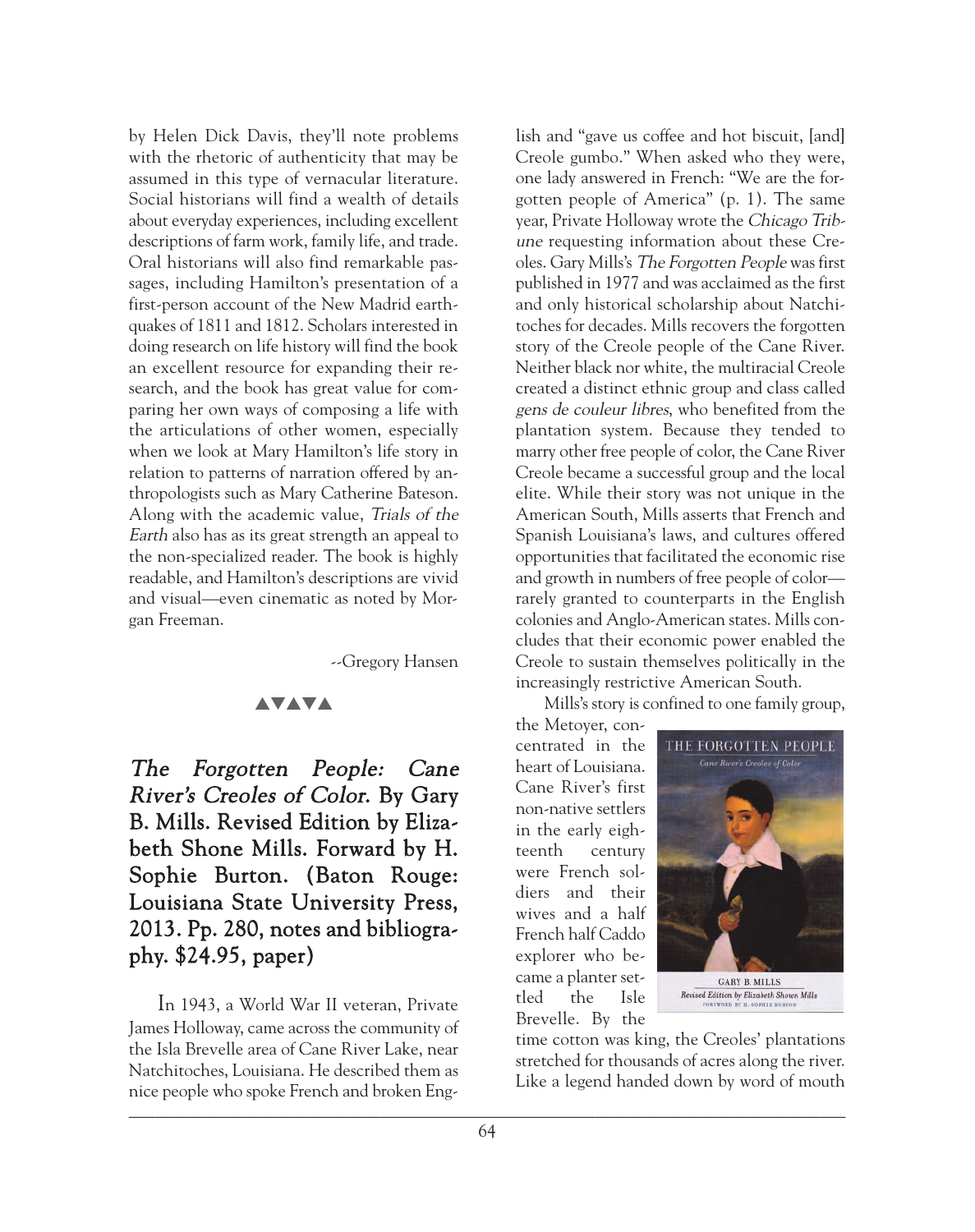through successive generations, the story of the community owes its beginnings to a woman called Marie Thereze Coincoin—a former slave of either African or Indian origins. Freed and granted land and a couple of slaves, Coincoin carved a successful indigo plantation that enabled her to purchase the freedom of her enslaved daughter. Most of her children however, were free of Franco-African descent, resulting from her relationship to Thomas Metoyer from a French noble family from Natchitoches post. As they entered adolescence, her children made their first communion according to the religious customs of that time. Before her death, Coincoin divided her extensive assets among her children. For the next half a century, the Metoyers of Cane River extended their wealth few whites of their era could match. Their children received a prestigious education with studies in classics, philosophy, law, and music and attended universities. The Metoyers were accepted and accorded equality in many ways by Cane River's white planters despite their color and racial origins. Founded by the Metoyers, the community grew in size as well as economic, social and political influence as successive generations introduced new family names of other free people of color. While the Louisiana Purchase of 1803 signaled the beginning of the end of the family's era of affluence, the community prospered until the eruption of the American Civil War. During the Jim Crow era, and well into the twentieth century, the people of Isle Brevelle became the "forgotten people"—forgotten by their former white friends who now saw all people of color as a threat and by the American government who abandoned them in 1877 with the official end of reconstruction.

Recently revised by Elizabeth Shown Mills, the new edition is forwarded by Sophie Burton. Burton seems surprised that "much of the scholarly community overlooked the book" despite some complimentary contemporary reviews (p. xii). She suspects that Gary Mills's work might have been neglected because it dealt with Louisiana, a non-English-speaking colonial

state's history that dominated American history during the 1970s. The new edition offers decades of additional research and includes two new photo essays: Cane River, circa 1740-1880 and Isle Brevelle, 1940. While Mills, looks at the story of the Metoyers as a window on the Creole's experience in early American frontiers and borderlands, one might wonder how representative is this group of other people of color in the rural American South.

In the end, the work represents an addition to many historical studies of the colonial and antebellum history of the South and of the free people of color in particular. Although a few previous studies focused on free blacks in New Orleans, the free people of color of rural Louisiana have received little attention despite their significant number and economic importance. Moreover, studies overlooked the eighteenth century as they tended to focus on the Antebellum era. The Forgotten People adds to the colonial and regional historiography as it traces the roots of the Creole community to the colonial era and highlights the subjects of slavery and lives of free people of color in Louisiana. Mills's work brought to light the existence of the vibrant community of free people of color. In addition to academia, the book could be of interest to a large audience including those interested in Louisiana's rich heritage and genealogy.

--Sonia Toudji

### **AVAVA**

Desire and the Divine: Feminine Identity in White Southern Women's Writing. By Kathaleen E. Amende. (Baton Rouge: Louisiana State University Press, 2013. Pp. ix + 184, acknowledgments, notes, works cited, index. \$35.00, cloth)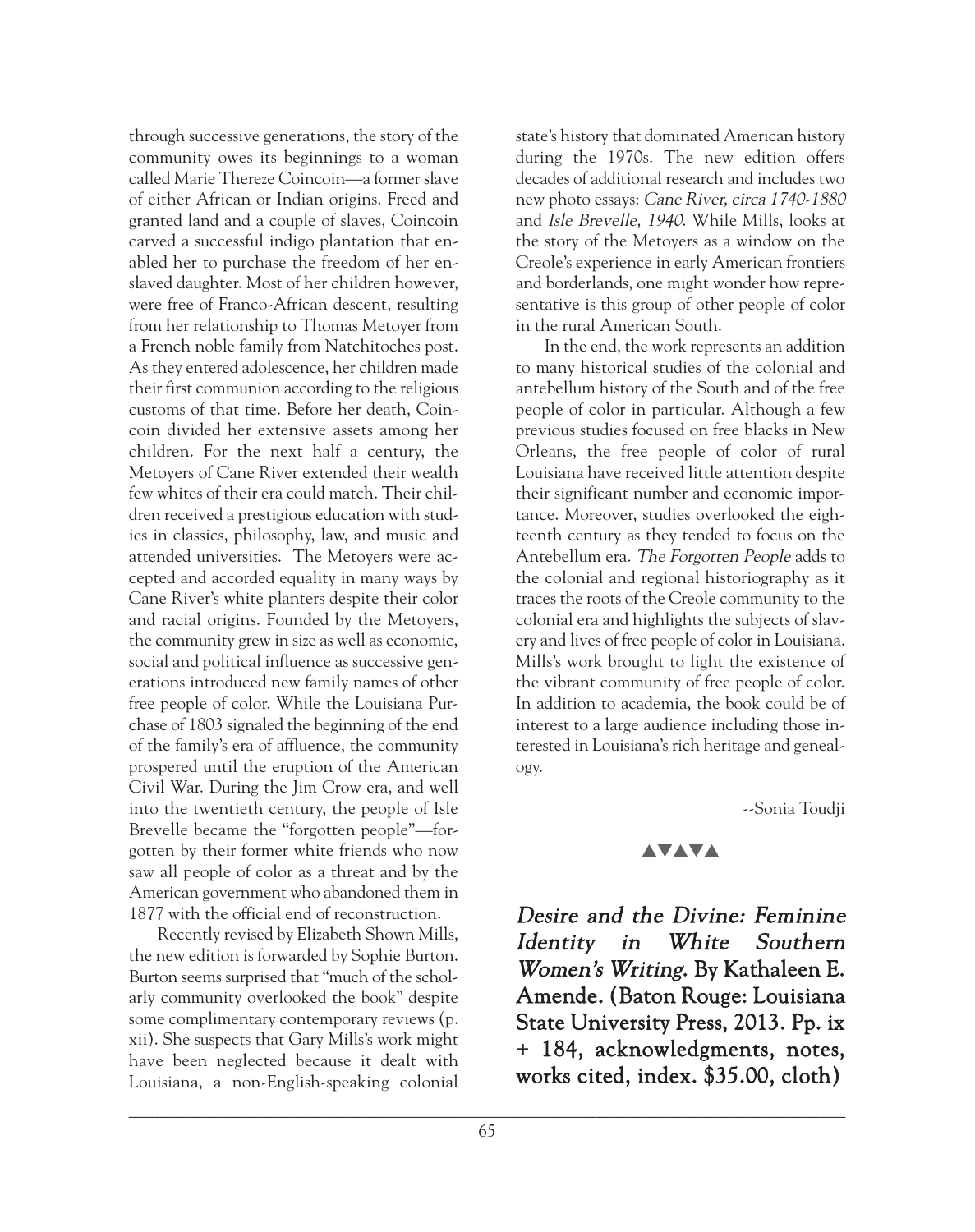In Desire and the Divine Kathaleen E. Amende creates a small but textually dense work that takes on the complex task of representing the intersection of the sexual and the sacred in the works of a handful of white female Southern writers including Rosemary Daniell, Valerie Martin, Lee Smith, Connie May Fowler, Sheri Reynolds, and others. This scholarly work draws on the ideas of theorists such as Foucoult and Bhabha to conceptualize ways in which Southern women create liminal spaces connecting the sexual and sacred, allowing them to understand the seeming disparity between the two and perhaps even to create meaning from the disjunction. The liminal, or in-between spaces, can be both real and imagined places in which people seek to form new fuller identities. These spaces can include the bedroom, the church building, or anything in-between, connecting the two as a stairwell connects different floors in a building. What Amende allows the reader to see is a careful examination of the creative ways these authors have represented the liminal spaces as opposed to the accepted traditional interpretation of separation of desire and divinity in body as well as in society.

Amende analyses fictional characters and stories that reveal much about the experience of growing up in Southern communities with their strict codes that seek to dictate religious mores to women as she makes the seemingly solid dividing wall between sexuality and spirituality more permeable through the analysis of literature, theology, and theory.

She demonstrates how literary works can both reveal and heal. In a chapter about resolving parental conflict, Amende gives examples of writers and their characters who suffered from the handing down of ideas about how good Southern women should behave, ideas that generally have more to do with the "religion" of the Lost Cause than with anything found in sacred texts. By handing down damaging ideas from generation to generation, it is both the tyrannical patriarchal fathers as well

as the unquestioning mothers that perpetuate Southern ideals that omit the place of sexuality in women's lives. Many of the works Amende analyzes show means of resistance and creation of agency through art and individual expression, avoiding the



monotony of portraying women merely as victims of Southern patriarchy. For example, she provides a beautiful description in which Lee Smith's character, Grace, in Saving Grace, fights against guilt as she forces herself, after a long time of running from her Southern religious upbringing, to finally return and examine her life. In doing so Amende writes, "Grace has fought off the demons of her past that have kept her compartmentalizing bits of herself and her psyche . . . to pull them together to create a whole being" (p. 98). Though not all of the characters find redemption, as in Grace's example, all are depicted as having a lifelong struggle to understand the psychic wounds dealt them growing up in a guilt-ridden culture. Amende unflinchingly chooses to address the complexities exhibited in the character's struggles even when they deal with such taboos as sadomasochism.

One of the best examples of this is in the chapter on "Mysticism and Masochism," in which Amende deftly handles the subject of sadomasochism in a thought-provoking way, debunking Freudian theory that depicts sadomasochism as passive and problematic. Instead the author looks more at Foucault's ideas of it being "potentially positive and productive of, at the very least pleasure" (p. 102). Amende's examples provide a corrective to prevailing thought on sadomasochism by showing ways in which Southern writers create meaning through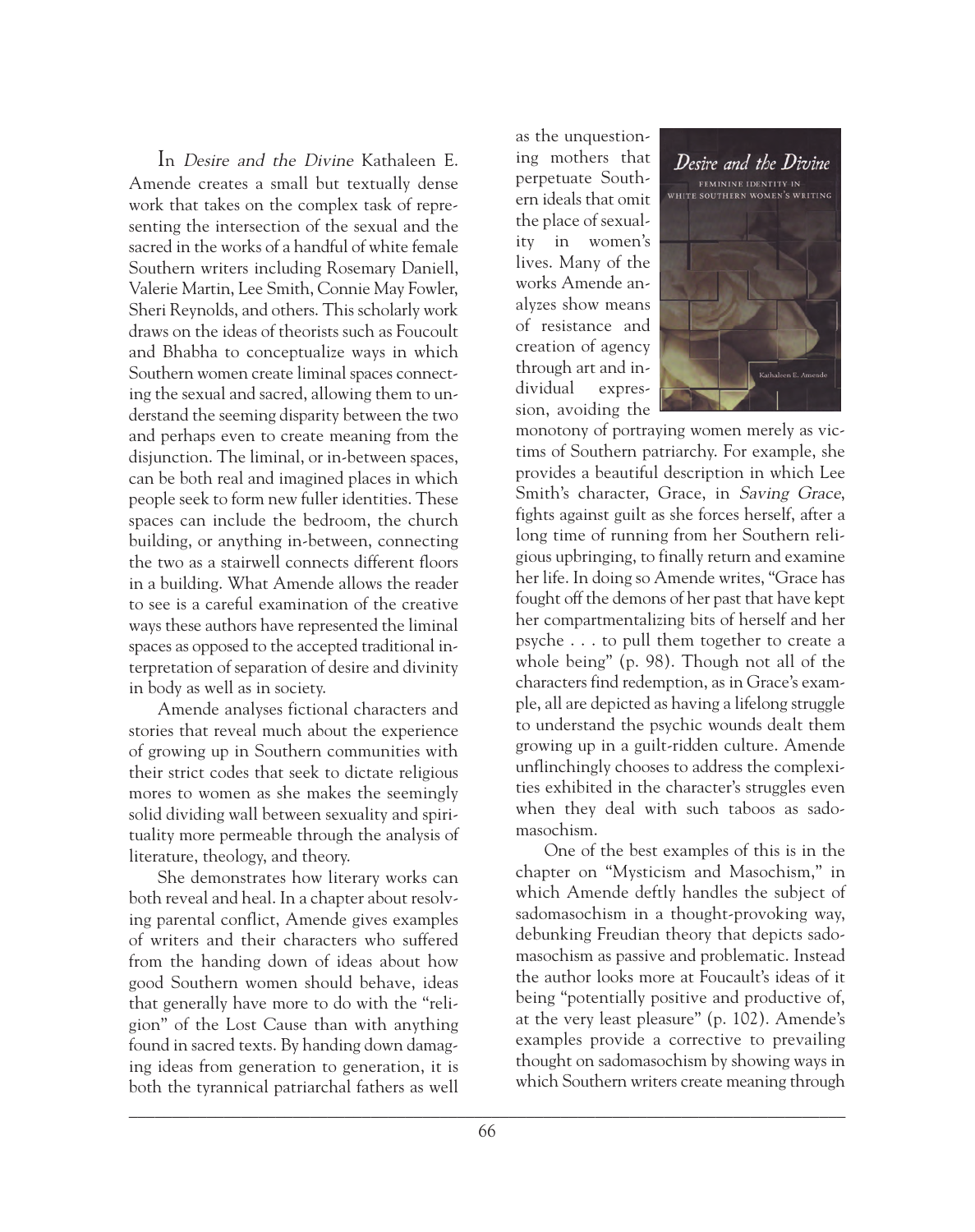these acts. Drawing on lives of the saints and comparing the act of mystics' self-inflicted pain—such as that of Catherine of Siena or Teresa of Avila—with Southern heroines, the author shows an overlooked connection. She points out "both mysticism and masochism result from a desire for transcendence and/or communion, and both ultimately produce similar types of pleasure and/or psychologies" (p. 103). She foregrounds Valerie Martins' characters in A Recent Martyr and shows two women who try to reach transcendence both by mortifying the flesh, one though spiritual practice and the other through violent sexual acts. Yet another character, Bone, in Bastard Out of Carolina, uses pain in the sexual act in ways that she is able to control, thus giving her agency and resistance against the violence done to her by others and allowing her to productively channel the pain in the way she chooses.

While giving many literary examples by Southern writers, the author does not neglect theology that helps the reader to theorize the connections between eros and agape. Citing Paul Tillich and Anders Nygren, she engages the reader in a discussion of the role of desire and the part it plays in bringing people closer to one another and to the divine.

The book ends by transitioning from the imagined community of the South found in books to the very real spaces and events in the South today, including mega-churches, purity balls, Christian gyms, and Christian Internet sites. Amende shows that religion in the South is still a prevalent part of women's lives, and she poses the question of whether religion in the South can have a positive coexistence with a healthy view of women's sexuality.

Though the authors and their characters do not share a singular perspective, they do share a common thread, according to Amende, by each working "towards an understanding of faith that incorporates the body and its pleasures and pains" (p. 135). Sexual desire, so often seen as antithetical to spirituality, is treated in this book as a necessary component of a holistic

life—one that includes spirituality as much as it does sexuality. Desire and the Divine is a valuable tool for understanding this small group of Southern writers, but beyond the imagined community of the literary South, it leaves us with the question of how religion and desire can coexist in real women's lives in a meaningful way.

--Katherine Dillion

## **AVAVA**

## Show and Tell. By William Greiner. (Lafayette: University of Louisiana at Lafayette Press, 2013. Pp. 184. \$35.00, hardcover)

Filled with hauntingly realistic images, Show and Tell is a collection of twenty-eight pictures taken by William Greiner, each of which is paired with the piece of short fiction it inspired. Though reminiscent of something that might be placed on coffee tables, Greiner's book is much more than that. The characters and storylines that are presented here are as vivid and colorful as the pictures they juxtapose. Although each paired story and photograph is independent of the others, common themes such as love, loss, disappointment, and most often death are threaded throughout to weave the pieces together, forming a tapestry every bit as complex as the humanity they strive to represent.

Show and Tell is the perfect book for readers who are looking for striking pictures and stark prose. A majority of the stories compiled here have a gritty or even tragic tone, such as "Riptide," "Point of View," and "On Her Special Day," but against such dark backdrops, love can still be found in the characters' motives, be they pure or otherwise. And like real life, which may often seem harsh or hopeless at first glance, readers will find surprising bits of brightness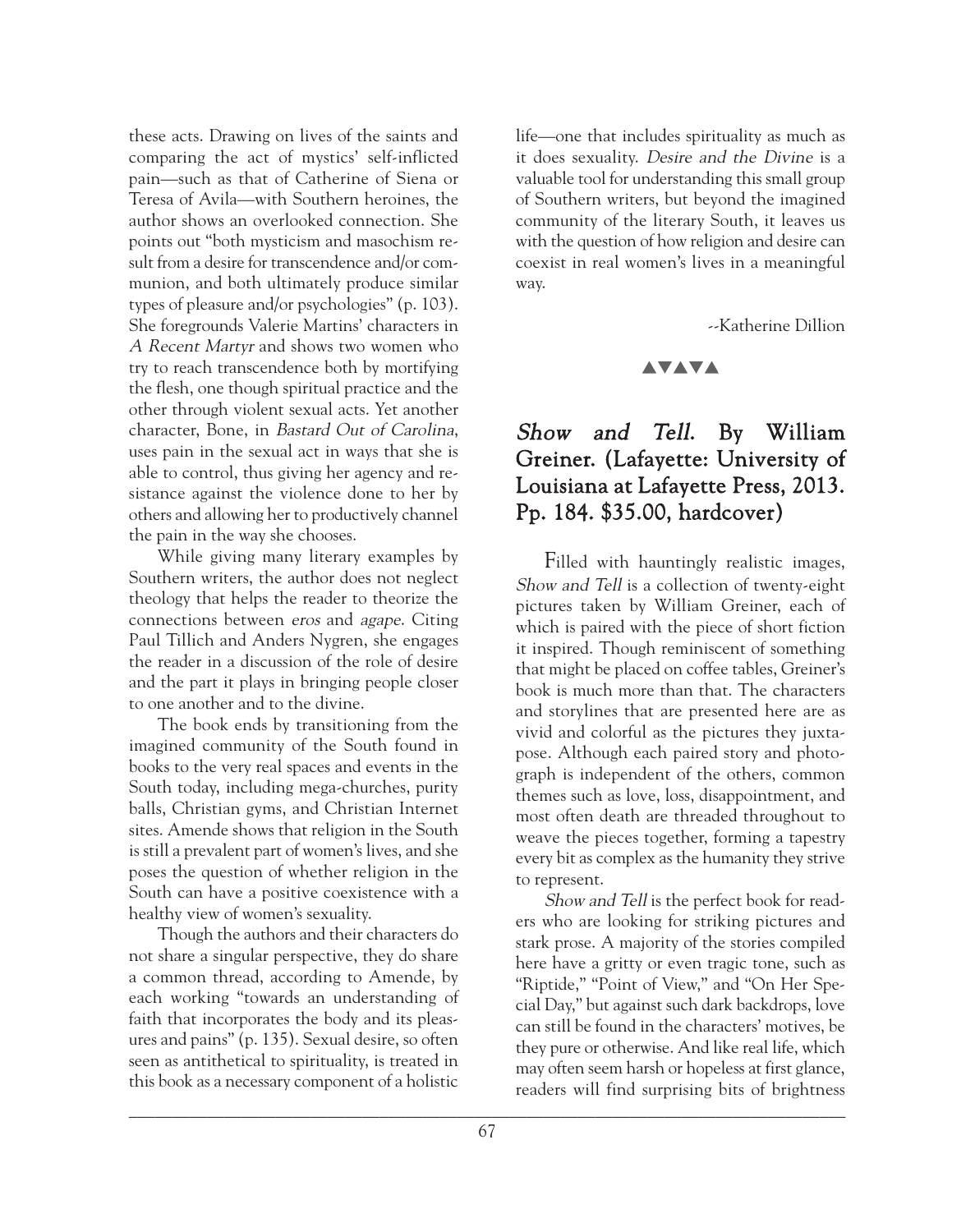sprinkled throughout in pieces like "Six Little Words," "After School," and "The Plateau," if they are willing to look. The protagonists in Show and Tell range from adolescents—a gifted middle school student and a suicidal preteen to octogenarians who have spent their lives fixing cars or righting the wrongs done to their loved ones. This broad spectrum of view points makes the stories and pictures all the more interesting to experience, as each turn of the page brings a new emotion to light through a different pair of eyes and a different set of problems.

Though the overall experience of reading and viewing Show and Tell was moving and provocative, the size of the book as well as the orientation and placement of the pictures felt awkward at times, but perhaps Greiner meant these aspects to echo the awkwardness of life that humans so often experience, as do many of the characters depicted in his book. The authors of these stories do not shy away from scenes that may feel strained or uncomfortable. Readers are just as embarrassed as one of the narrators is sitting in a sauna, surrounded by naked strangers or just as bewildered when another narrator awakens in a stranger's bed, only to find a man staring at him from across the room. It is this unabashed honesty that gives the characters and pictures alike an authentic feel that they may have otherwise lacked.

Similarly, the unpleasantness of psychoses has not been overlooked. Flawed, perhaps even deranged as some characters might be, they are no less relatable for their desire to eat sweets instead of counting calories, escape confining and empty marriages, or find the love that has always been out of reach. That very relatability might be the point of it all. We are all human, the authors collectively seem to say, and we are all imperfect, and death will take us all in the end, be we rich or poor, famous or anonymous; but while we're alive, we deserve to be listened to and cared for. What is remarkable about Show and Tell is that all the contributing authors were able to produce texts that are so easily compatible with one another when each had

no more direction than to base a story on one of the photographs he or she was given.

As the title suggests, the book has a dual purpose, and in focusing on "showing" the audience what people are really all about, Greiner's efforts have produced beautiful, stimulating pieces of art that speak much more than a thousand words. They "tell" the larger story of humanity, the darkness that beckons to us all, and ultimately the choices we have to make, and leave the audience a little more enlightened for having experienced them. Of course, the duality of the title along with the ambiguity that is present throughout each piece of the work seems to contradict the presence of a greater meaning or unifying theme. But then again, perhaps considering those things aren't what is important when reading Show and Tell. In Greiner's own words "This book is not about good writing or literature, it's about one person's notion about the meaning of a photograph. There is no good story, no right or wrong answer" (p. 183).

--Kerri L. Bennett

#### **AVAVA**

## Encyclopedia of Arkansas Music. Ed. by Ali Welky and Mike Keckhaver. (Little Rock: Butler Center Books, 2013. Pp. 242, preface, musical map of Arkansas, photos, acknowledgments, author index, index. \$34.95, paper)

There was a time not so long ago when one heard the word *google* and it was actually spelled g-o-o-g-o-<sup>l</sup> and it meant the number ten followed by one hundred zeroes. Since the inception of Google, however, the misspelling of the word has come to refer to an online search engine, a huge multi-national corpora-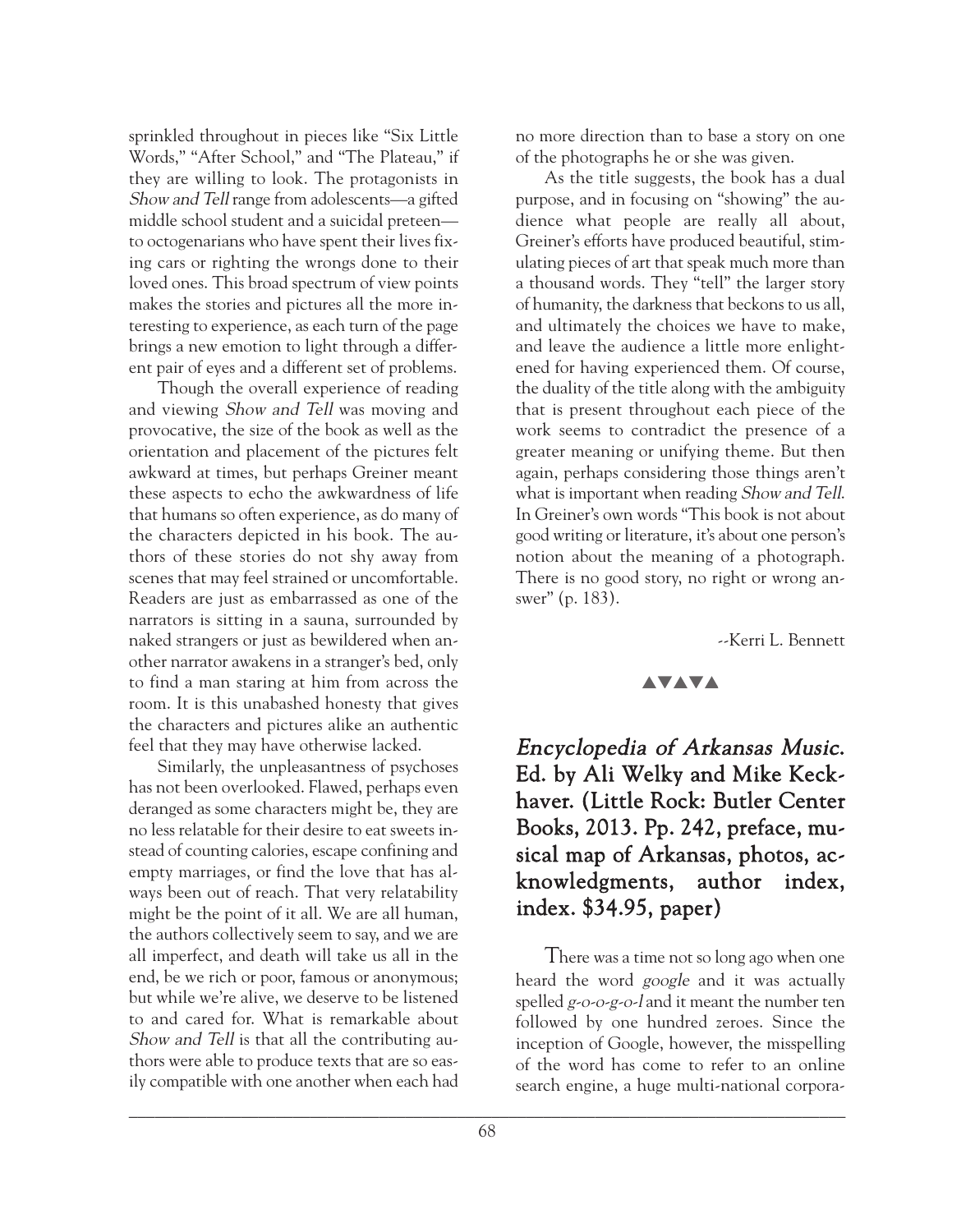

tion, and it has morphed into a verb. Now anyone with an appropriate device can access the internet and instantly retrieve an almost endless amount of informa-

tion on nearly any topic by googling. Still, there remains a certain comfort in the look, the feel, and even the smell of a book. Although a single volume is unable to contain the same quantity of information as the entire internet, content is not dynamic and able to be updated instantly, and a book may not be quite as portable or as convenient as a smart phone, the quality of the content can still be extraordinary and the delivery system infinitely more satisfying when content is presented via the written page. It may never be as spiritually fulfilling to prop yourself up in a warm bed with a laptop, an ereader, or a smart phone on top of the comforter as it is with a good book. Especially when said book is a well of knowledge on a range of related topics such as is found in the Encyclopedia of Arkansas Music.

Over one hundred scholarly writers contributed to topics ranging from ABNAK Records, the Texas label where Arkansas rockabilly artist Dale Hawkins became a successful producer and company president, to the Zeta Upright model bass invented by Arkansas Jazz musician Fred Marshall. Editors Ali Welky and Mike Keckhaver have done an impressive job of organizing and presenting a wealth of information on a wide variety of performing artists and styles—including blues, classical, country, folk, gospel, jazz, opera, pop, and rock—as well as peripheral topics, such as equipment and

ways in which the music is heard.

Arkansas has long been recognized as the birthplace or the home of music luminaries such as Johnny Cash, Glenn Campbell, or Levon Helm, but it may come as a surprise to readers of The Encyclopedia to find that ragtime great Scott Joplin spent part of his early life in Texarkana, or that Dale Evans was raised in Osceola, or that 1930s opera star Marjorie Lawrence taught at Garland County Community College during the 1970s and is buried in Hot Springs. The Encyclopedia is packed with fascinating tidbits about people like Louis Jordan, Paul Klipsch and Conway Twitty and bands such as Black Oak Arkansas and Evanescence, all of whom have strong connections to Arkansas and have made lasting impressions on music in so many ways.

This single volume, published by Butler Center Books, contains not only well-written articles, but numerous accompanying photographs, maps and illustrations which enhance the stories of the contributions Arkansas has made to the wide world of music. The introduction by Keith Merckx presents a concise overview of what the average reader can expect to find between the covers. The index provides a precise map for the more knowledgeable reader who may be searching for information on a specific topic. Whether a casual reader or someone more expert in the field of music, everyone is likely to find The Encyclopedia of Arkansas Music to be a valuable as well as entertaining resource.

As with all reference books, there are some omissions. For instance, there is no mention of successful singer/songwriter Danny Tate from Camden. Space could be dedicated to the unique opportunities provided by the Scottish music program at Lyon College in Batesville. The Hickory Valley Methodist Church outside of Cave City was long recognized nationally for its annual shape singing, and yet it is not mentioned in this edition. It is hoped that subsequent editions may one day follow and that still more topics will be explored and presented.